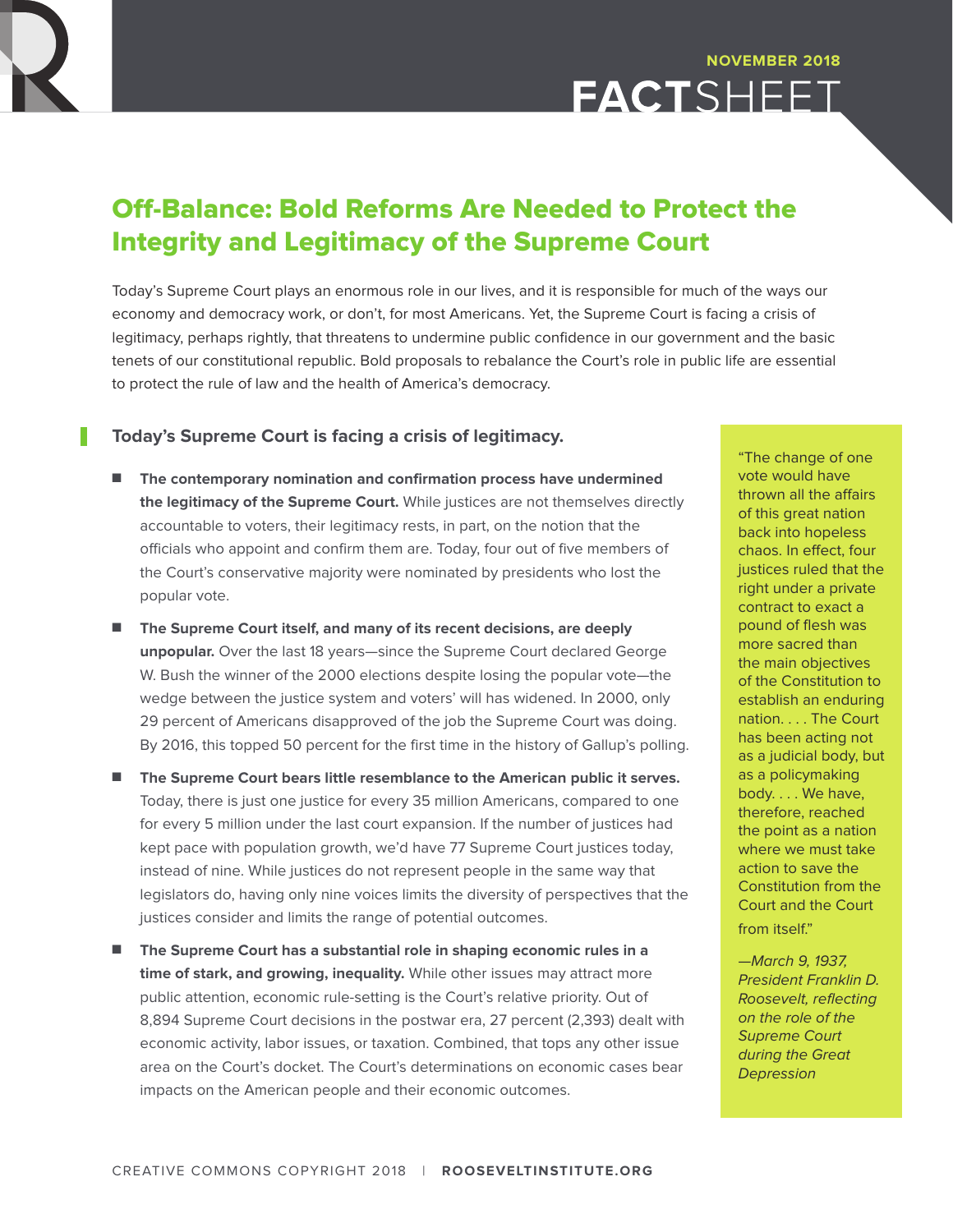**There are a range of proposals available to rebalance the Supreme Court as a means of restoring its legitimacy as an institution.**

- Proposals to expand the size and composition of the Court would add legitimacy to the institution **to better reflect the public's will.** Proposals to add justices or to remove them through impeachment would help to address what is otherwise an enduring challenge to the Court's legitimacy: that several of the Court's current members were nominated by Presidents or confirmed through processes that failed to confer rulings with the public support necessary for them to endure.
- Proposals to change the role of the Court would help to better align policy outcomes with the **intent of our representatives.** Congress has passed roughly 250 laws in the postwar period denying jurisdiction to the Court—ranging from matters like environmental regulation to policing. Altering the Court's jurisdiction is not only constitutional, but it is also a regular and common exercise of congressional power. Such changes could include eliminating judicial review altogether.
- **n** Proposals to change the way that justices are selected would rationalize the current process and **make them more responsive to dramatic changes in our society.** Of the many options that have been contemplated, one of the most compelling ideas for Court reform would be adding a new justice every two years, with each justice serving a total term of 18 years. This option removes the element of chance of waiting for a Court seat to be vacated, while preserving the judicial independence that would be lost with renewable terms.

#### **Proposals to reform the Supreme Court have substantial historical precedent.**

- Court expansion and contraction (and proposals to do so) have been a recurring feature of U.S. **political life.** On eight occasions, Congress has voted to change the number of seats on the Supreme Court. The most famous example of a proposal to expand the size of the Supreme Court was President Franklin Roosevelt's Judicial Procedures Reform Act, a proposal introduced in response to repeated efforts by the Court to strike down several New Deal reforms. Within weeks, in what came to be called "the switch in time that saved nine," the two swing votes joined with the three liberals to uphold the Wagner Act and Washington State's minimum wage law.
- $\blacksquare$  Judicial impeachment has been a feature of our system of government throughout history. Not only can Congress expand the Court, but it also has the power to impeach judges—and has done so eight times before. The last four judges that were impeached occurred during the tenure of some current sitting members of Congress.

## **Confrontations over the size of the Court and its proper role in our public life have happened at moments of national crisis.**

n **Major changes to the role of the Supreme Court have been made in response to existential challenges to our nation.** In perhaps the most important example, Abraham Lincoln and his allies took a number of size- and composition-related steps to neutralize and remake the Supreme Court following its ruling in Dred Scott, including cutting in half the number of justices that would have to come from the